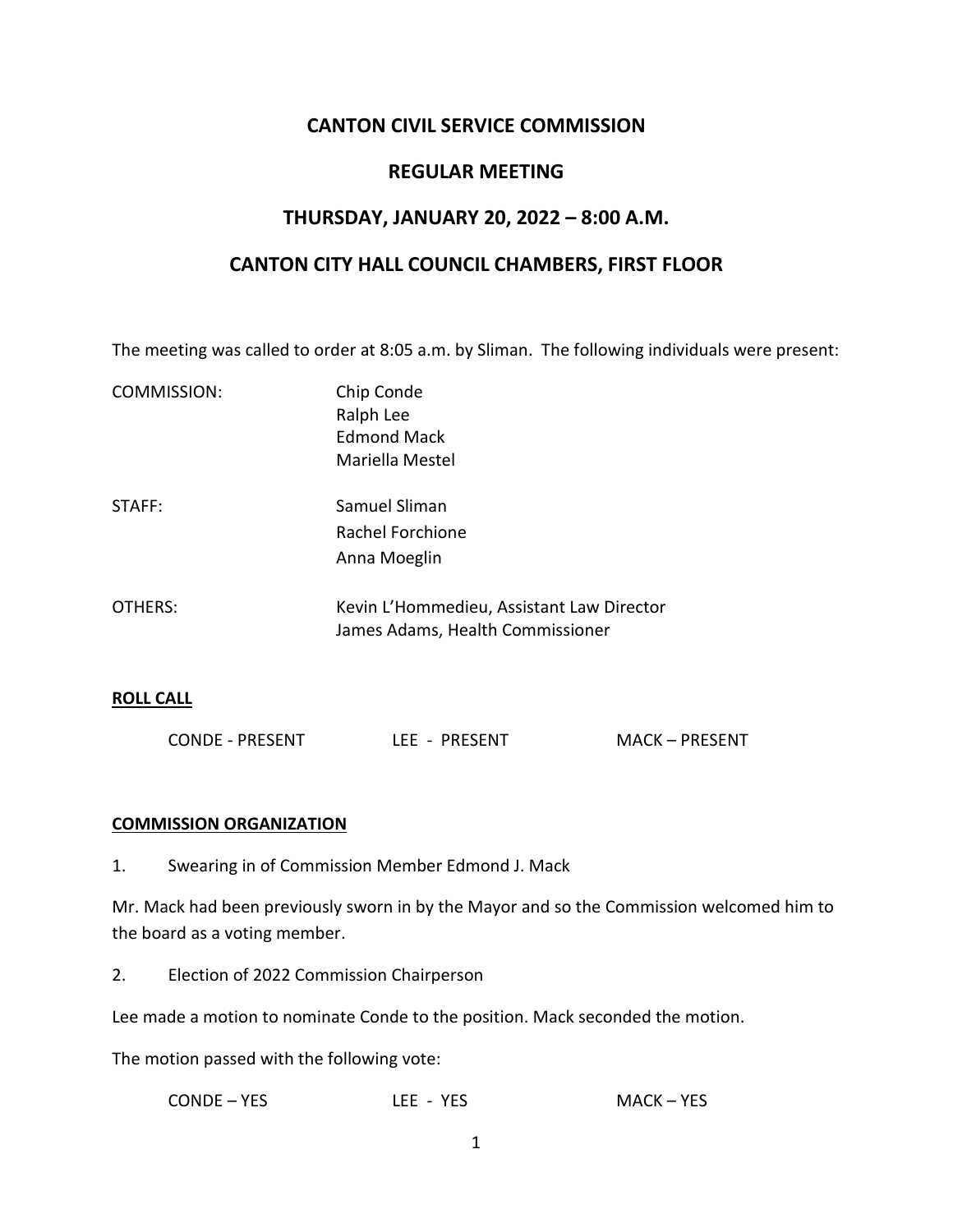3. Election of 2022 Commission Vice-Chairperson

Conde made a motion to nominate Lee to the position. Mack seconded the motion.

The motion passed with the following vote:

CONDE – YES LEE - YES MACK – YES

4. Reappointment of 2022 Commission Secretary

Conde made a motion to reappoint Mestel to the position. Lee seconded the motion.

The motion passed with the following vote:

CONDE – YES LEE - YES MACK – YES

#### **APPROVAL OF MINUTES**

5. Approval of the minutes for the 12-15-21 Commission Meeting

Conde made a motion to approve the minutes. Mack seconded the motion.

The motion passed with the following vote:

CONDE – YES LEE - YES MACK - YES

#### **REGULAR BUSINESS - CONSENT AGENDA**

Next item of business was the Consent Agenda, which included the following items:

- 6. Notification of the administrative establishment of the open eligibility list for the position of Administrative Specialist I for the Health Department on December 13, 2021
- 7. Notification of the administrative establishment of the open eligibility list for the position of Clerical for the City of Canton on December 15, 2021
- 8. Notification of the administrative establishment of the open eligibility list for the position of Treatment Operator 3 for the Water Reclamation Facility on December 16, 2021
- 9. Notification of the administrative establishment of the open eligibility list for the position of Assistant Computer Technician for the IT Department on December 20, 2021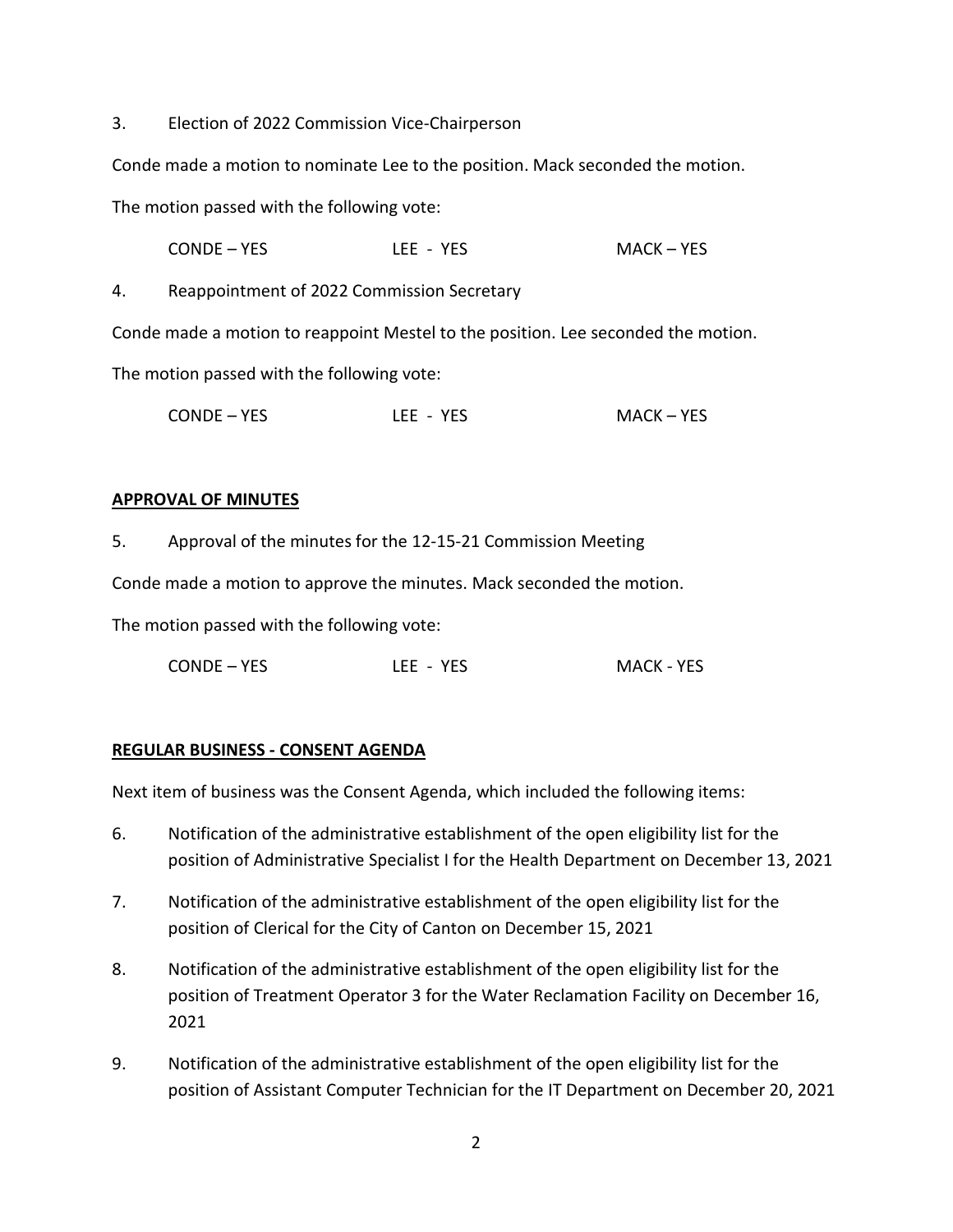- 10. Notification of the administrative establishment of the open eligibility list for the position of Heavy Duty Auto Mechanic III/Emergency Vehicle Technician for the Fire Department on January 3, 2022
- 11. Notification of the administrative establishment of the open eligibility list for the position of Clerical for the City of Canton on January 7, 2022
- 12. Notification of the administrative establishment of the open eligibility list for the position of Air Pollution Control Monitoring & Inspection Technician for the Health Department on January 10, 2022
- 13. Notification of the administrative establishment of the open eligibility list for the position of Telecommunicator for the Communications Department on January 11, 2022
- 14. Temporary Appointments

Lee made a motion to accept the consent agenda. Conde seconded the motion.

The motion passed with the following vote:

| <b>MACK - YES</b><br>CONDE – YES<br>LEE - YES |  |
|-----------------------------------------------|--|
|-----------------------------------------------|--|

#### **PUBLIC SPEAKS**

No one signed up for Public Speaks.

#### **NEW BUSINESS**

- 15. Recognition of the revised job description for the position of Staff Sanitarian I for the Health Department
- 16. Recognition of the revised job description for the position of Staff Sanitarian II for the Health Department

Commissioners Adams gave a brief overview of the proposed changes, which were in job titles only. He noted that the Ohio Revised Code changed the job title for Sanitarians to Environmental Health Specialists, and so to be in keeping with the ORC, the Health Department is requesting that the job titles for the two Sanitarian positions be revised to reflect the same. Lee inquired about the recent success of hiring for these two positions. Adams noted that it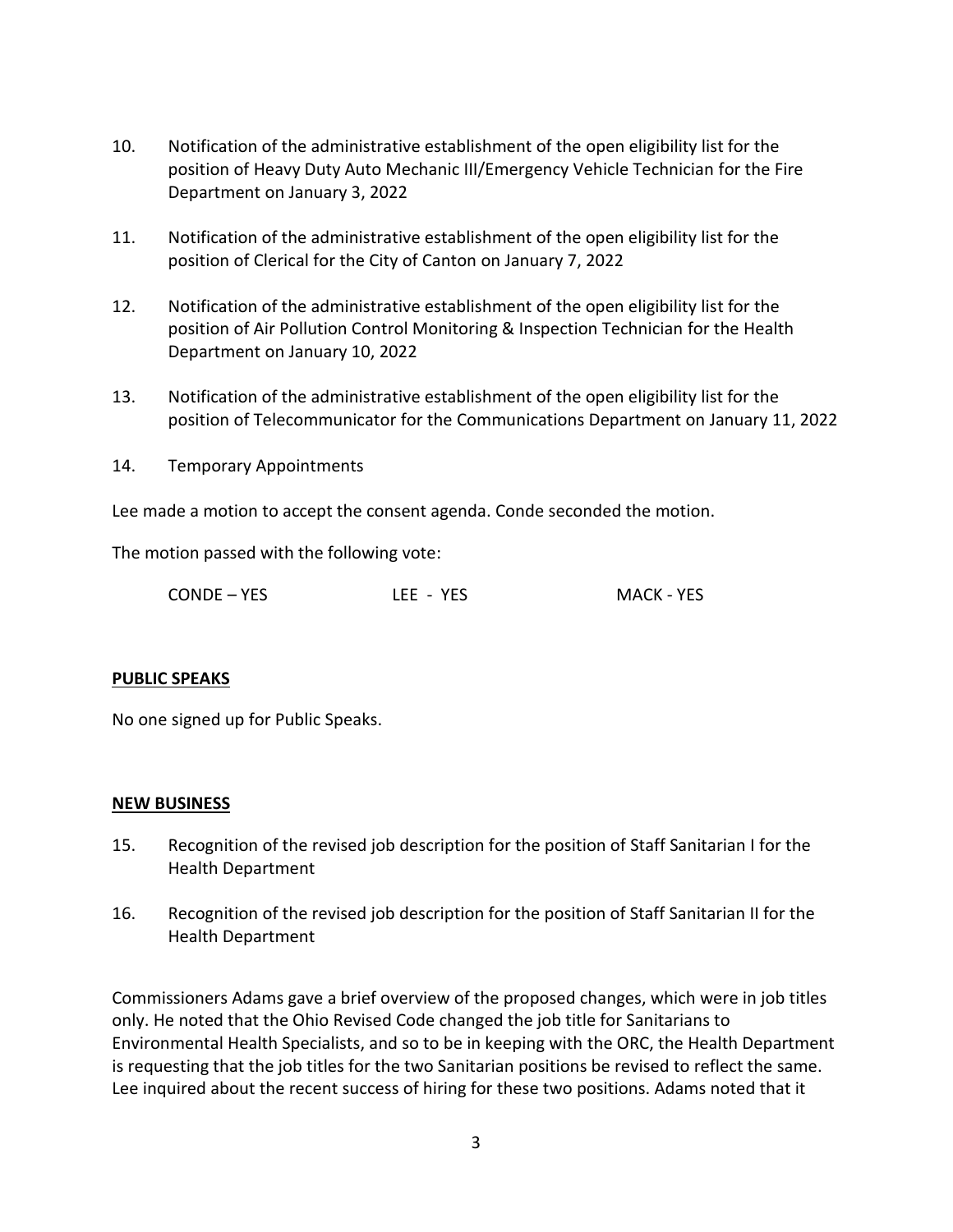would be helpful to get into local areas even sooner to recruit individuals before they choose education paths as these positions do require four year degrees.

Conde made a motion to approve the revised job descriptions for Staff Sanitarian I and Staff Sanitarian II. Lee seconded the motion.

The motion passed with the following vote:

17. Motion to formally approve pay increase, essential worker bonus, and COVID vaccination bonus for non-bargaining department members

Sliman and Forchione explained that all non-bargaining city employees had been approved by Council to receive a 3-percent wage increase, \$1,000 essential worker bonus and \$500 vaccination bonus. Due to the short turnaround time that the Auditor's Office needed approval for those items by everyone's respective appointing authority, the Commission had previously agreed to submit a letter approving the request by the deadline required, and then would formally approve it at today's meeting. Sliman added that the two AFSCME unions had also received the same wage increases and bonuses. He added that the Fire and Police unions were still in negotiations. Conde inquired about who was deemed an essential worker for purposes of that bonus, to which Sliman noted that it was essentially all non-bargaining employees and the two AFSCME unions at this point.

Conde made a motion to approve the pay increase and bonuses. Lee seconded the motion.

The motion passed with the following vote:

| CONDE - YES | LEE - YES | <b>MACK - YES</b> |
|-------------|-----------|-------------------|
|-------------|-----------|-------------------|

### 18. Discussion and approval of updated Civil Service Rules & Regulations

L'Hommedieu gave a brief overview of the entire process to date and highlighted the remaining changes made since the last meeting. He noted that a clean copy would be provided to all upon approval of the changes.

Conde made a motion to approve the revised Rules & Regulations with the changes included as indicated. Lee seconded the motion.

The motion passed with the following vote:

| CONDE - YES<br><b>MACK - YES</b><br>LEE - YES |  |
|-----------------------------------------------|--|
|-----------------------------------------------|--|